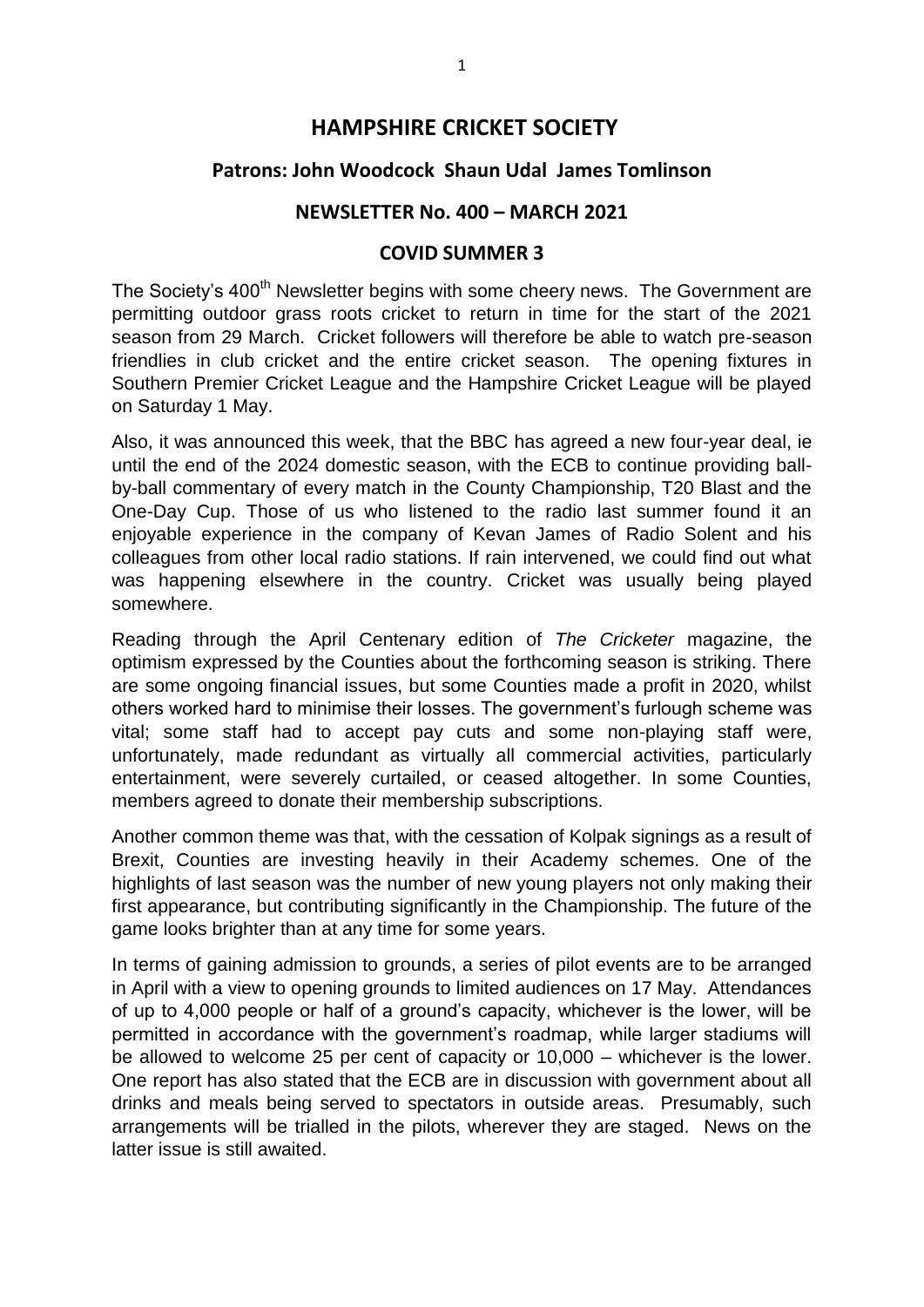Unless, therefore, the matches concerned form part of the pilot, Hampshire's matches at the Ageas Bowl against Middlesex, Gloucestershire and Somerset will be devoid of spectators. In the period from 8 April, the opening of the Championship season, and 17 May, Hampshire will also play three away matches – at Leicester, The Oval and Lord's. Thus, there will be no spectators present in sixty per cent (6/10) of the group matches in the Championship.

A further two matches, after 17 May, against Leicestershire at the Ageas Bowl and Somerset at Taunton, may therefore be staged with some spectators present if the pilots are successful. The editor has been informed that Somerset will restrict admission to members only. This is entirely understandable.

Once people are released from captivity on 21 June, Hampshire will have two Championship matches to play, against Surrey at the Ageas Bowl and Gloucestershire at Cheltenham.

Just before the above date, the Ageas Bowl will stage the final of the World Test Championship between India and New Zealand. As the ground was selected on the basis of being a "bio-secure bubble", it is assumed that no spectators will attend the event. That the ground has been chosen is obviously a great honour for Hampshire.

The Vitality Blast is due to start on Wednesday 9 June. Hampshire are due to play seven matches – all away from home – between that date and 21 June. However, the matches will be vital sources of revenue for their opponents - (Kent (twice), Essex, Sussex, Middlesex, Surrey and Gloucestershire).

The two overriding factors from the season are, however, that spectators will be able to see, without any impediment, the Division Stage of the Championship, starting on 30 August. Also, the income which will derive from the much maligned The Hundred will be much more needed than originally envisaged.

### **MOHAMMAD ABBAS**

Hampshire have signed Pakistan's right-arm medium-fast opening bowler, Mohammad Abbas, as their second overseas player for the forthcoming season. His accuracy is a byword and still makes him one of the world's most respected new ball bowlers. If there is any assistance for bowlers on early season pitches, he and Kyle Abbott will make a formidable pairing. He missed two recent home tests against South Africa, but he has otherwise been his country's first choice since his debut against the West Indies at Sabina Park, Kingston, in April 2017. He dismissed Kraigg Brathwaite with his second ball in test cricket. In his 23 tests to date, he has taken 84 wickets at the handsome average of 22.80, with best figures of five for 33 (10 for 95 match) against Australia in Abu Dhabi in October 2019. That match was a collector's piece. In their first innings, Pakistan were 57 for five but went on to win by the colossal margin of 373 runs.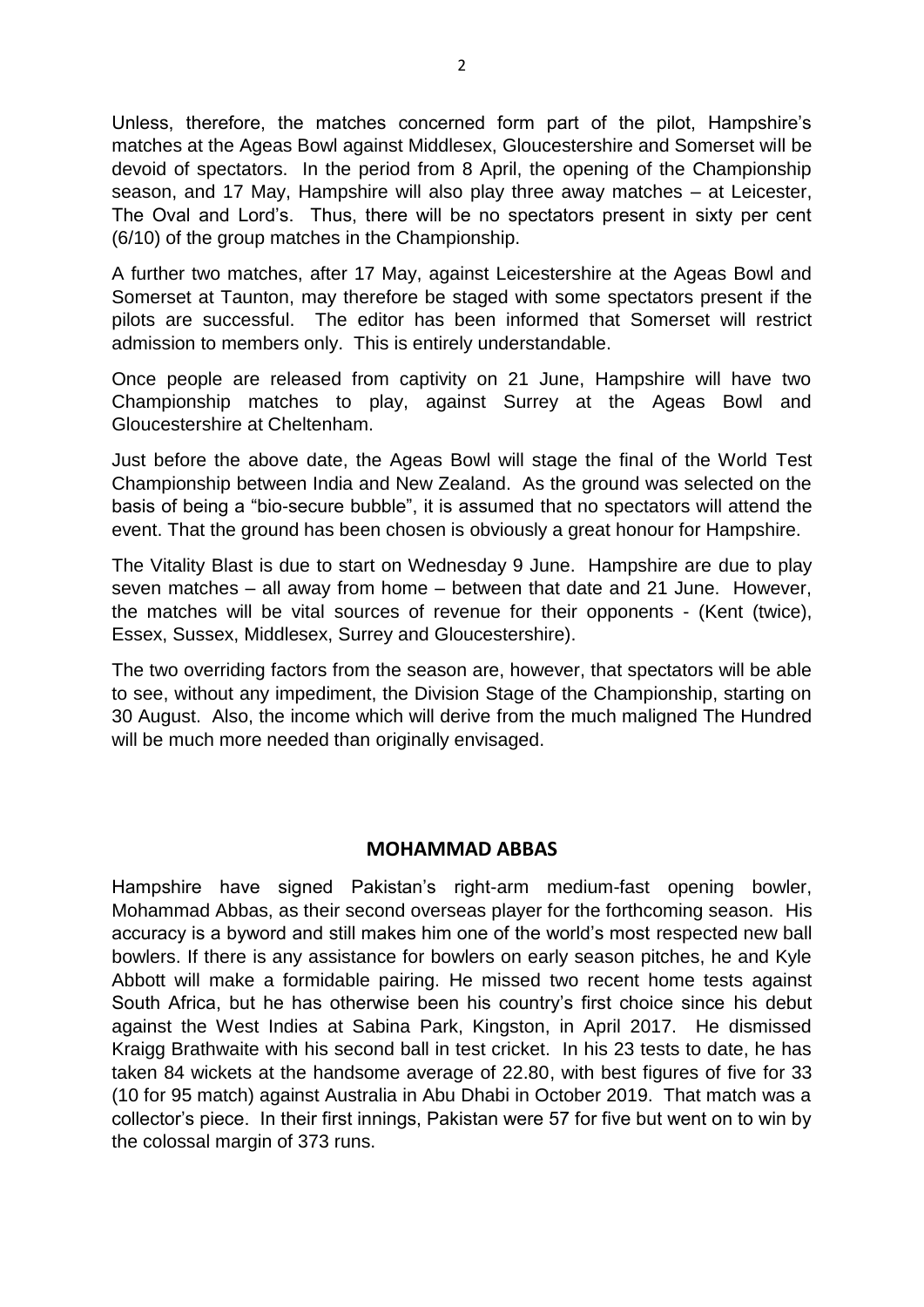Born in Sialkot on 10 March 1990, he made his first-class debut as an 18-year old in February 2009. His form was in – out for the next five seasons, but 61 wickets in 2015/16 and 71 wickets in only 10 matches in 2016/17 propelled him into the Pakistan squad.

He earned the plaudits for his outstanding performance against England at Lord's in May 2018 when he returned match figures of eight for 59 (in 31 overs), (4 – 13) and (4 – 36), as Pakistan recorded a nine wicket victory. The England players had problems laying bat on ball as he took full advantage of the overcast conditions in the first innings; he had to work slightly harder in the second, but crucially dismissed England's two highest scorers (Root 68 and Buttler 67) both leg before.

After the test series, he went on to plague second division batsmen for Leicestershire claiming 50 wickets (avge 17.72). He took five wickets in an innings on five occasions, including six for 48 against Kent at Grace Road, his best figures in county cricket. He was not so successful in 2019 when he took only 29 wickets. Richard Roe in Wisden wrote "that the nip and sharp movement had deserted him..... and his demeanour suggested fatigue was also a factor. He had been playing without a decent break for two years." Abbas commented, validly, that a reduced seam, the weather and the pitches made life more challenging.

He was due to play for Nottinghamshire last season, but Covid meant that his sole appearances were in the three tests against England, two of which were, of course, at the Ageas Bowl. He took two for 28 in bowler - friendly conditions in England's truncated innings in the first, but then remained wicketless in the face of Zak Crawley's unforgettable double-century in the second match.

He will not have played any first-class cricket since early January. Covid, though, still influences all. The Pakistan Premier League was curtailed a fortnight ago because of the pandemic. It must be hoped that he has eluded its attention. He should arrive fully refreshed.

## **A VIRTUAL WINTER**

A year on from the initial lockdown and some part of daily lives have changed so much, and in many cases, perhaps for ever. The virtual world is upon us. The cashless society has almost become a reality. More and more goods are being ordered and purchased online. There has been a significant increase in the number of people working from home. Many are feeling the benefits of their daily walk. There is much else besides.

What has happened in the world of cricket societies? Andy Ray, our webmaster, has conscientiously kept members informed of zoom events to which people can log in, and view and listen to current cricketers, some of the greats of the past and authors of the plethora of excellent cricket books published in the last 12 months. Simon Hughes' World's Best Cricket Club (WBCC), Pitch Publishing and, more recently, The Cricket Society have marvellously reached out to the cricket community. In most weeks during the winter, members have received the opportunity to log into between one and three events a week. Only one, the WBCC, has made a charge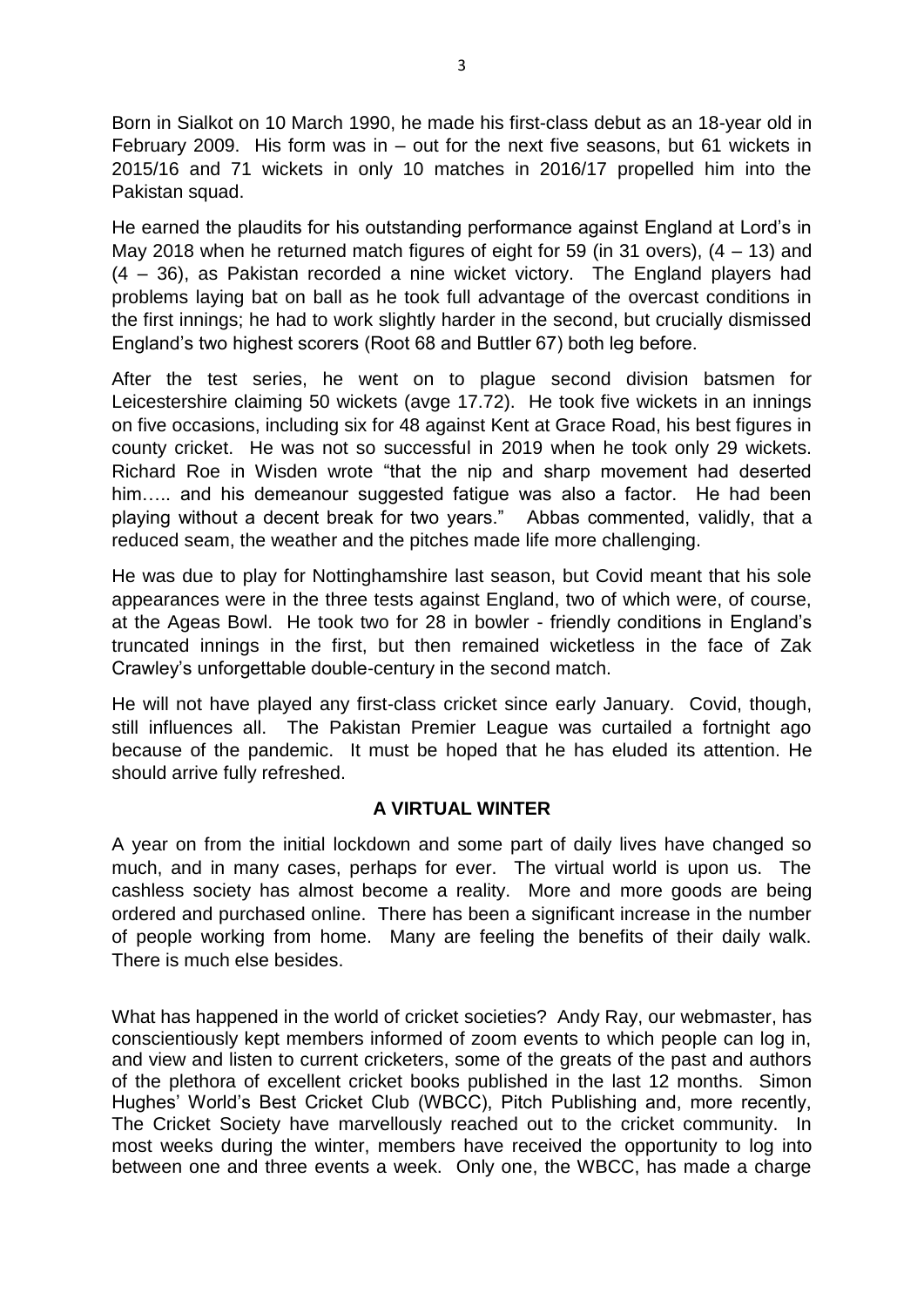though the editor, as did others, joined The Cricket Society. The WBCC fee of £6 plus VAT, per month is a snip given the quality of speakers that Simon Hughes has been able to attract. Societies would not normally be able to either arrange or afford those who have made an appearance from both the men's and women's game. We really have been spoilt for choice. And if there have been counter attractions elsewhere, such as family and friends' meetings on zoom, and television, then there has always been the opportunity to catch up on what we have missed. The winter has flown by, and some of the adverse psychological effects of lockdown have been alleviated.

After a break, Pitch Publishing will be continuing their events for this summer's publications. The WBCC will continue with their Thursday evening events. Chris Woakes and David Gower are among those booked. The Cricket Society have stated that their future programme will include both "normal" and virtual meetings. The latter still currently have a programme of virtual weekly meetings until at least 20 April. This week, they held their annual MCC/Cricket Society Book of the Year Awards Evening for 2020. Normally, the meeting is held at Lord's. For the first time, there were joint winners: Duncan Hamilton's *The Great Romantic: Cricket and the Golden Age of Neville Cardus,* and Christopher Sandford's *The Final Innings: The Cricketers of Summer 1939.* The *Editor* reviewed Hamilton's book in Newsletter No. 381 – Summer 2019.

### **MIKE PROCTER and BARRY RICHARDS**

For Hampshire supporters, the highlight of the rich mixture of meetings referred to above will have been the interview with Mike Procter and Barry Richards on 18 March. The event was a collaborative one arranged by the Mike Procter Foundation and The Cricket Society. The Foundation, which operates both in the UK and South Africa, is an important project "to enhance the lives of South Africa's most vulnerable citizens, using cricket and other sporting activities as a vehicle to improve self esteem, escape the hard realities of everyday life and provide an environment for children to be children". In the interview, conducted by Lungani Zama, who coauthored Procter's autobiography, he confirmed that the work was exacerbated by the Pandemic. The poorer communities suffered the most. However, through foodbox donations, the Foundation were able to provide six tons of food for the poor in South Africa.

The interview began by asking its two subjects about their view on the tests in Ahmedabad. Procter felt that host countries were free to prepare pitches to suit them but it looked as if India went over the top in the first test there. He also felt it was important to remember that England failed to take advantage of winning the toss. Richards' view was that the England batsmen did not use their feet enough.

They then talked about their season with Gloucestershire in 1965, when they were 18 year olds. They were well looked after. The County provided them with accommodation. They played in as many matches as possible in club and  $2^{nd}$  XI cricket. In colder weather than they were used to and a different ball which moved more, they had to adapt to new conditions and learn quickly. Gloucestershire were 2<sup>nd</sup> XI Champions that year; Procter headed the batting averages and Richards the bowling! They were very complimentary about their coach, Graham Wiltshire.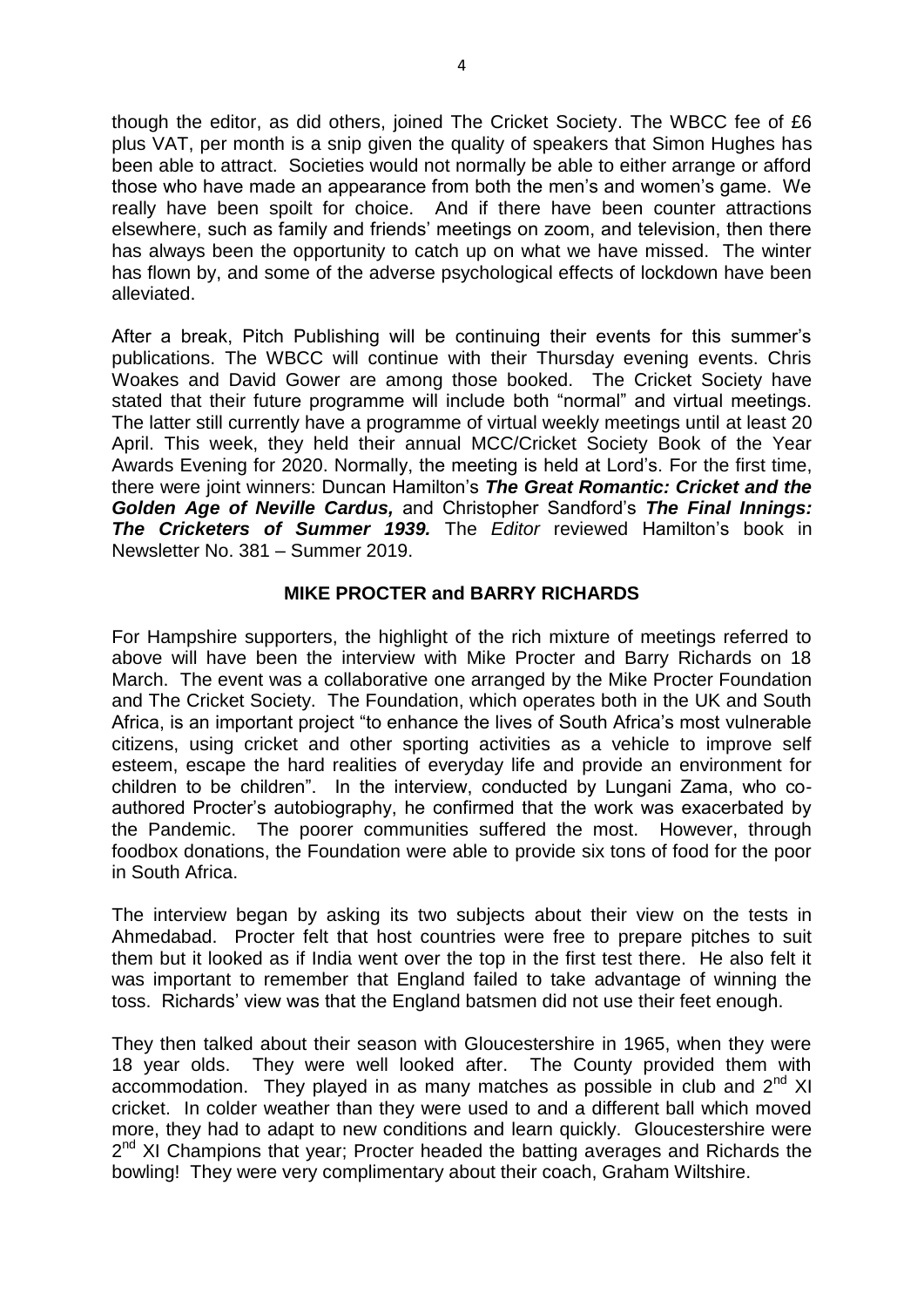When overseas players were able to play county cricket, without prior residential qualification, Procter, a bona fide all-rounder was quickly snapped up by Gloucestershire. They were obtaining, in effect, two players for the price of one. Sussex chased Richards but Hampshire offered more. He was in fact, the latter's second choice. Hampshire were originally trying to recruit Clive Lloyd and he was on the verge of signing before Lancashire came calling. Procter was quickly accepted by the Gloucestershire players. Richards took time to win over his Hampshire teammates. They felt he was taking the place of an English player. He originally batted at four, and struggled, and it wasn't until he moved up to open the innings that he prospered and became accepted. (Editor's note: In his first match as an opener he scored a century in each innings at Northampton).

When asked about who was the most difficult bowler he faced, he gave an analytical response. It depended on the pitch: Derek Underwood on a broken wicket; Dennis Lillee on a quick track and Mike Hendrick on a green one posed the most problems for him.

The conversation moved on to their appearances in text cricket. Procter was selected for the final three tests against Australia in South Africa in 1966/67. He felt that his friend should have been selected but Richards was allegedly left out on disciplinary grounds, after an incident when he was refused admission to a night club. He later said that his appearances in four tests were a minor disappointment – compared to the tragic loss of a son and partner. Life has clearly been tough for him in recent years.

Both men felt that though South Africa were a strong team at the time of their test ban in 1970, they would have been even more formidable in 1972, when Vintcent van der Bijl, the young Clive Rice and leg-spin bowler, Denys Hobson were on the scene. Richards went on to say, though, that playing against the West Indies of the late 70's would have been a challenge. Run scoring would have been difficult against four fast bowlers being rotated at thirteen overs an hour.

They felt the hardest cricket they played was in Kerry Packer's World Series. They always felt they were having to prove themselves because South Africa had been ostracised from the text arena. Barry went on to score an unbeaten 101 not out for the WSC World XI against WSC Australia at the SCG in the final in February 1979. His side required 224 to win and at one stage were 84 for four. However, he and Procky then added 91 for the fifth wicket. In partnership with Imran Khan, he guided the World XI to a five wicket victory. The game ended in acrimony as Ian Chappell deliberately bowled a no ball with the scores level; the abrasive Australian captain was miffed that Australia were going to lose and that World XI captain, Tony Greig, decided to move himself down the order. Rod Marsh immediately took Chappell to task. Understandably, Richards was dismissive in reconciling the standard of cricket in those WSC matches, which have never received any form of recognition in either first-class or test records, with the standard of cricket in the recent Afghanistan/Zimbabwe test series.

The pair also touched on Procter's four wickets in five balls in the Benson and Hedges Semi-Final at Southampton in 1977. He decided early on to switch to